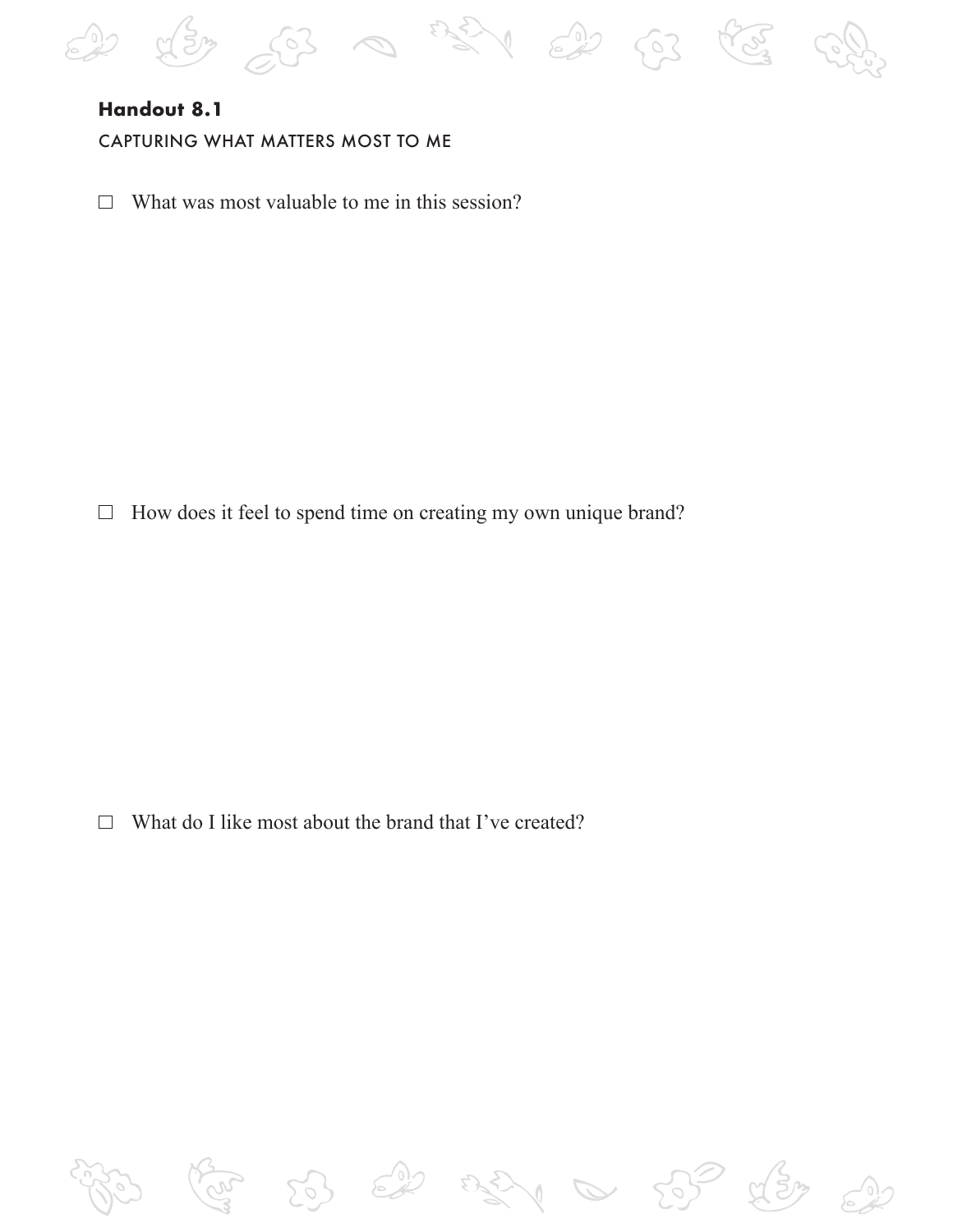**Handout 8.2 MY COMMITMENTS** 



How we spend our days is, of course, how we spend our lives.

O ANNIE DILLARD

Today's Date

Commitment

Date completed

Commitment

Commitment